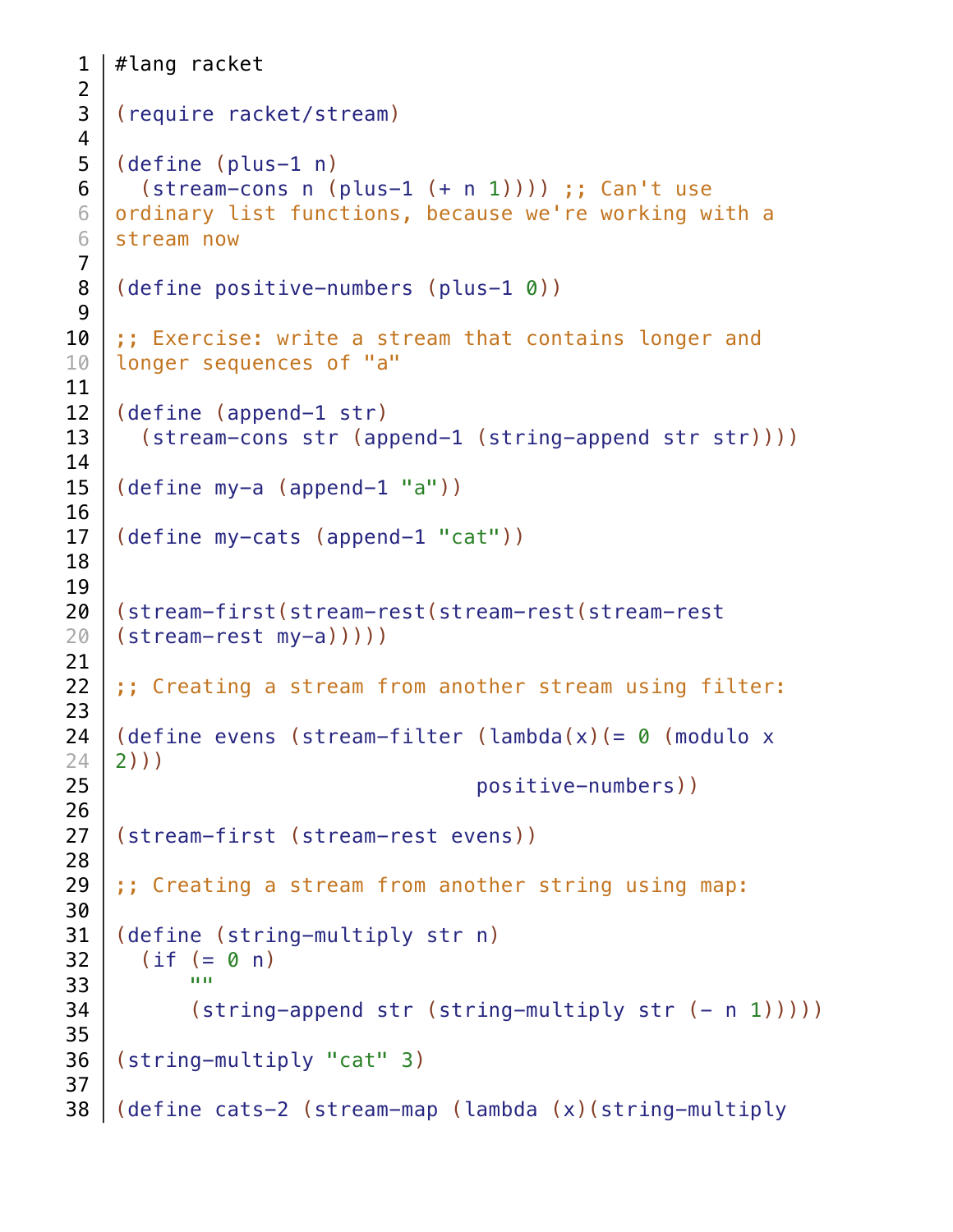```
"cat" x)) positive-numbers))
    (stream-first
    (stream-rest(stream-rest(stream-rest(stream-rest(stream-r
    est cats-2))))))
    ;; Creating a stream from two streams:
    ;; Map is defined for multiple lists:
    (define (zip l1 l2)
      (\text{map} (\text{lambda} (x y)(\text{list } x y)) \text{ 11 } \text{12}))(zip (list 1 2 3)(list 4 5 6))
    ;; Irritatingly, stream-map is NOT defined for multiple
    streams:
    #|(define (stream-zip l1 l2)
       (stream-map (lambda (x y)(list x y))
                    l1
                    l2))|#
    ;; (stream-zip positive-numbers (stream-rest 
    positive-numbers))
    ;; But no worries--- we can write our own
    (define (stream-map-n f args)
       (stream-cons (apply f (map (lambda (x) (stream-first
    x)) args))
                     (stream-map-n f (map (lambda (x) 
    (stream-rest x)) args))))
    (define evens-2 (stream-map-n (lambda (x, y)) + (x, y))
                                      (list positive-numbers
    positive-numbers)))
    (stream-first (stream-rest evens-2))
    (define evens-3 (stream-map (lambda (x)(* x 2))
                                    positive-numbers))
38
39
40
40
40
41
42
43
44
45
46
47
48
49
50
51
51
52
53
54
55
56
57
58
58
59
60
61
62
63
63
64
64
65
66
67
67
68
69
70
71
72
73
```